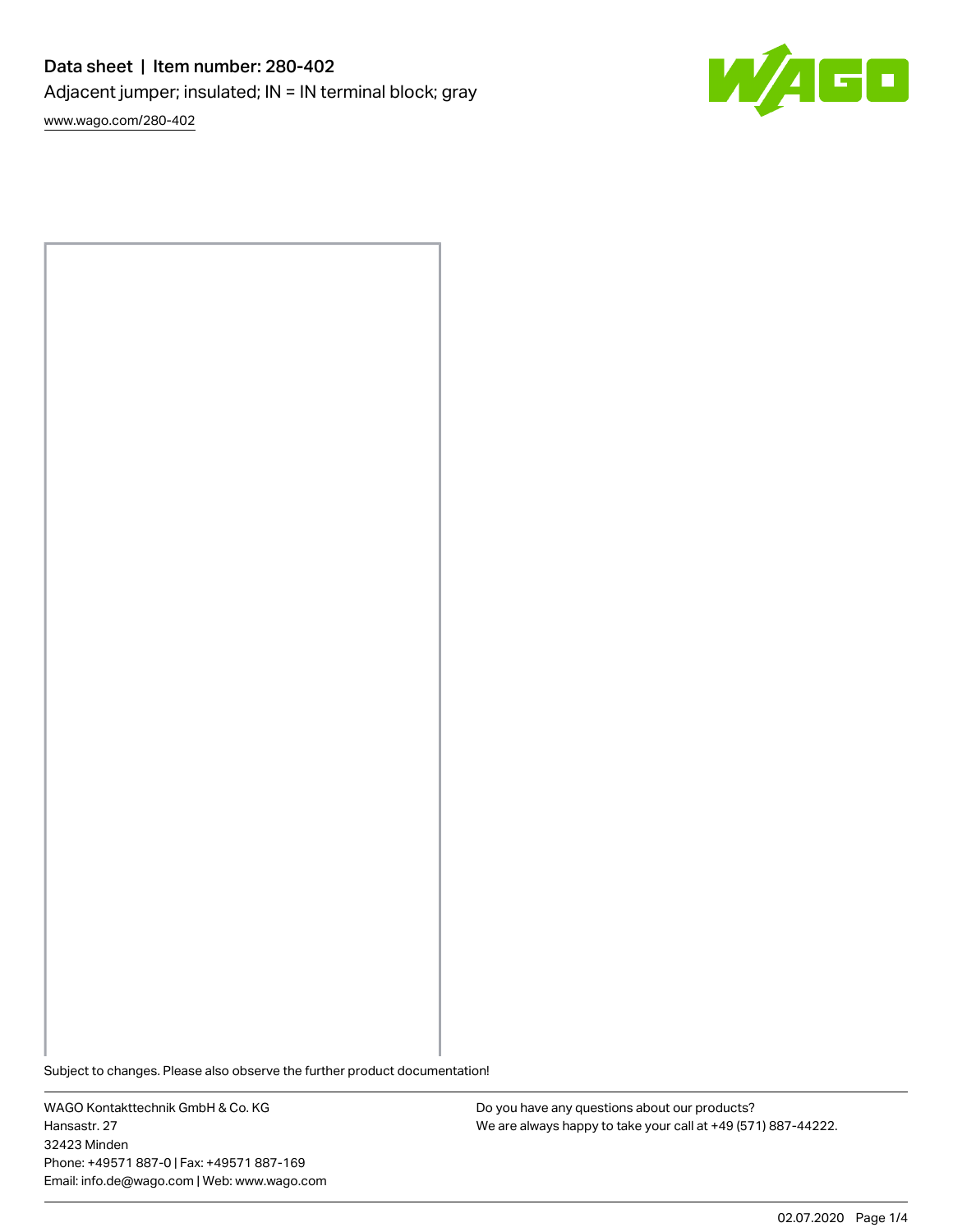



Subject to changes. Please also observe the further product documentation!

WAGO Kontakttechnik GmbH & Co. KG Hansastr. 27 32423 Minden Phone: +49571 887-0 | Fax: +49571 887-169 Email: info.de@wago.com | Web: www.wago.com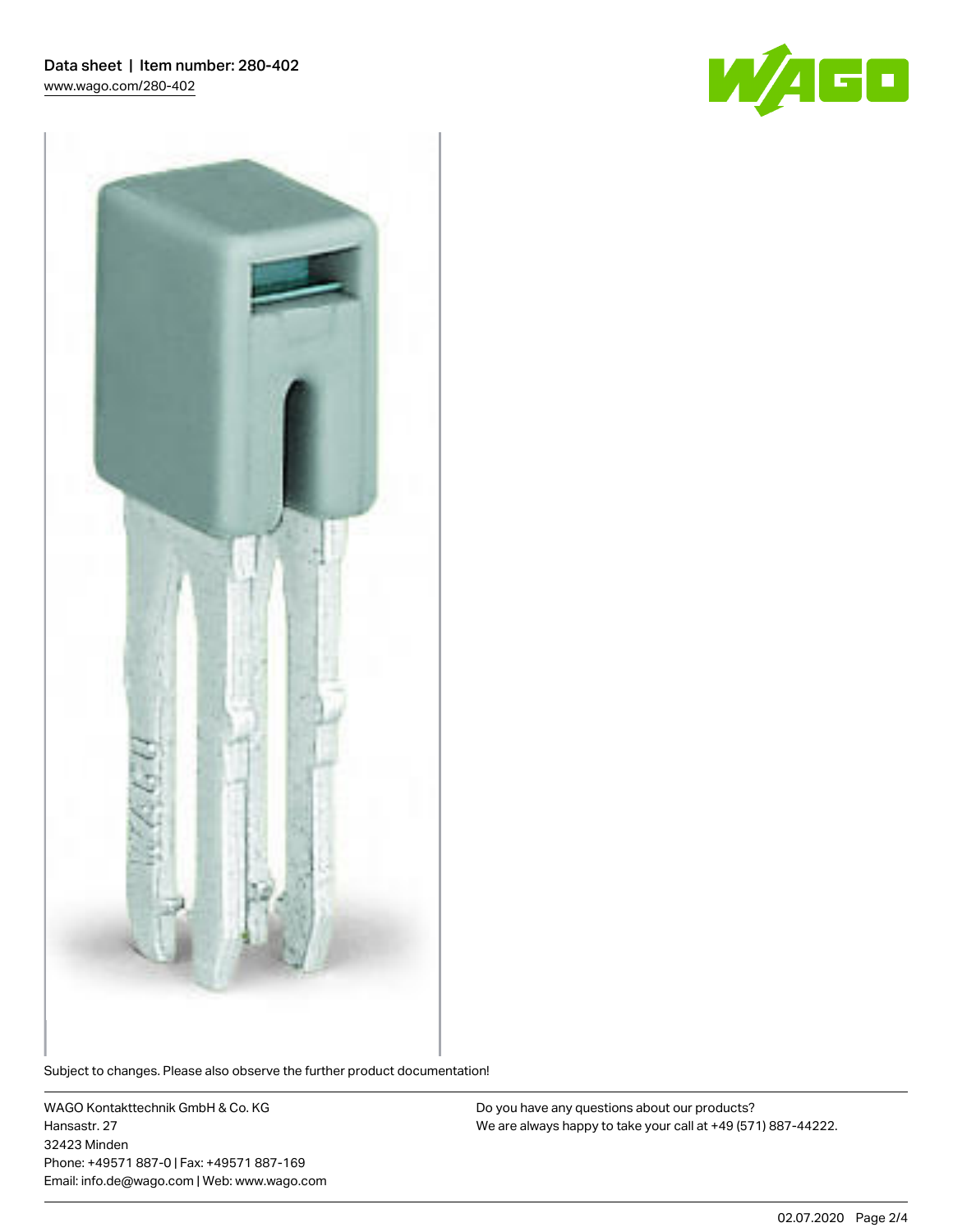

| RoHS $\checkmark$<br>Compliant | <b>BOMcheck</b> <sub>net</sub> | Color: |
|--------------------------------|--------------------------------|--------|
| Data                           |                                |        |

# Electrical data

# Ratings per IEC/EN 60664-1

| Rated current           | 24 A              |
|-------------------------|-------------------|
|                         |                   |
| <b>Geometrical Data</b> |                   |
| Width                   | 5 mm / 0.197 inch |
| Depth                   | 8 mm / 0.315 inch |
|                         |                   |
| <b>Material Data</b>    |                   |
| Color                   | gray              |
| Fire load               | 0.007 MJ          |

#### Commercial data

| Product Group         | 1 (Rail Mounted Terminal Blocks) |
|-----------------------|----------------------------------|
| Packaging type        | <b>BOX</b>                       |
| Country of origin     | DE.                              |
| <b>GTIN</b>           | 4044918446624                    |
| Customs tariff number | 85366990990                      |

# Counterpart

## **Downloads** Documentation Bid Text 280-402 GAEB X81 - Datei Feb 19, 2019 xml 2.6 kB [Download](https://www.wago.com/de/d/2258092)

Subject to changes. Please also observe the further product documentation!

Weight 1.1 g

WAGO Kontakttechnik GmbH & Co. KG Hansastr. 27 32423 Minden Phone: +49571 887-0 | Fax: +49571 887-169 Email: info.de@wago.com | Web: www.wago.com